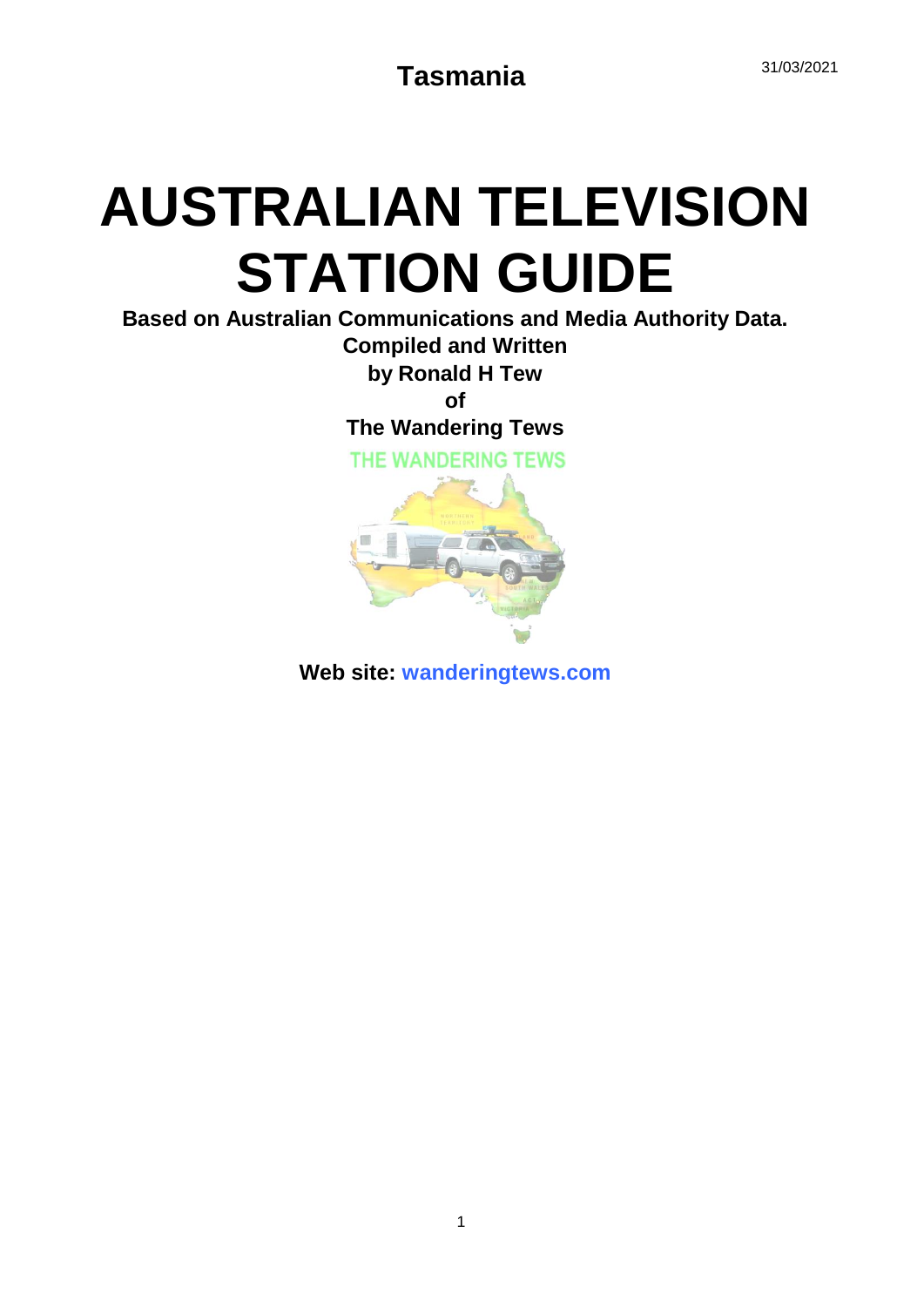|                     |                             | <b>Digital</b> |                |                |
|---------------------|-----------------------------|----------------|----------------|----------------|
| City/Town or area   | <b>Transmitter location</b> | <b>Channel</b> | <b>POL</b>     | <b>Network</b> |
| Acton Road          | Single Hill                 | 34             | <b>UHF/HOR</b> | Tas            |
|                     |                             | 35             | UHF/HOR        | <b>SBS</b>     |
|                     |                             | 36             | UHF/HOR        | <b>ABC</b>     |
|                     |                             | 37             | <b>UHF/HOR</b> | Win            |
|                     |                             | 38             | UHF/HOR        | S/Cross        |
| Barrington          | Mt Claude                   | 46             | UHF/HOR        | <b>SBS</b>     |
|                     |                             | 48             | UHF/HOR        | <b>ABC</b>     |
| Bicheno             | 1k S of Bicheno             | 34             | UHF/HOR        | S/Cross        |
|                     |                             | 35             | UHF/HOR        | <b>SBS</b>     |
|                     |                             | 36             | UHF/HOR        | <b>ABC</b>     |
|                     |                             | 37             | UHF/HOR        | Win            |
|                     |                             | 39             | UHF/HOR        | Tas            |
| <b>Binalong Bay</b> | <b>Gardens Road</b>         | 34             | UHF/VER        | S/Cross        |
|                     |                             | 35             | UHF/VER        | Win            |
|                     |                             | 36             | UHF/VER        | Tas            |
|                     |                             | 37             | UHF/VER        | <b>ABC</b>     |
|                     |                             | 38             | UHF/VER        | <b>SBS</b>     |
| <b>Bridgewater</b>  | See Hobart                  |                |                |                |
| <b>Burnie</b>       | Round Hill                  | 46             | UHF/VER        | <b>SBS</b>     |
|                     | 3km W of city               | 47             | UHF/VER        | <b>ABC</b>     |
|                     |                             | 48             | UHF/VER        | Win            |
|                     |                             | 49             | UHF/VER        | S/Cross        |
|                     |                             | 51             | UHF/VER        | Tas            |
| Cambelltown         | see NE Tasmania             |                |                |                |
| Currie              |                             | 34             | UHF/VER        | <b>SBS</b>     |
|                     |                             | 35             | UHF/VER        | Win            |
|                     |                             | 36             | UHF/VER        | S/Cross        |
|                     |                             | 37             | UHF/VER        | <b>ABC</b>     |
|                     |                             | 38             | UHF/VER        | Tas            |
| Cygnet              | Kings Hill Road             | 41             | UHF/HOR        | <b>SBS</b>     |
|                     |                             | 42             | UHF/HOR        | Tas            |
|                     |                             | 43             | UHF/HOR        | Win            |
|                     |                             | 44             | UHF/HOR        | <b>ABC</b>     |
|                     |                             | 45             | UHF/HOR        | S/Cross        |
| Derby               | 1.5km NW of town            | 46             | UHF/HOR        | <b>SBS</b>     |
|                     |                             | 47             | UHF/HOR        | <b>ABC</b>     |
|                     |                             | 48             | UHF/HOR        | S/Cross        |
|                     |                             | 49             | UHF/HOR        | Win            |
|                     |                             | 51             | <b>UHF/HOR</b> | Tas            |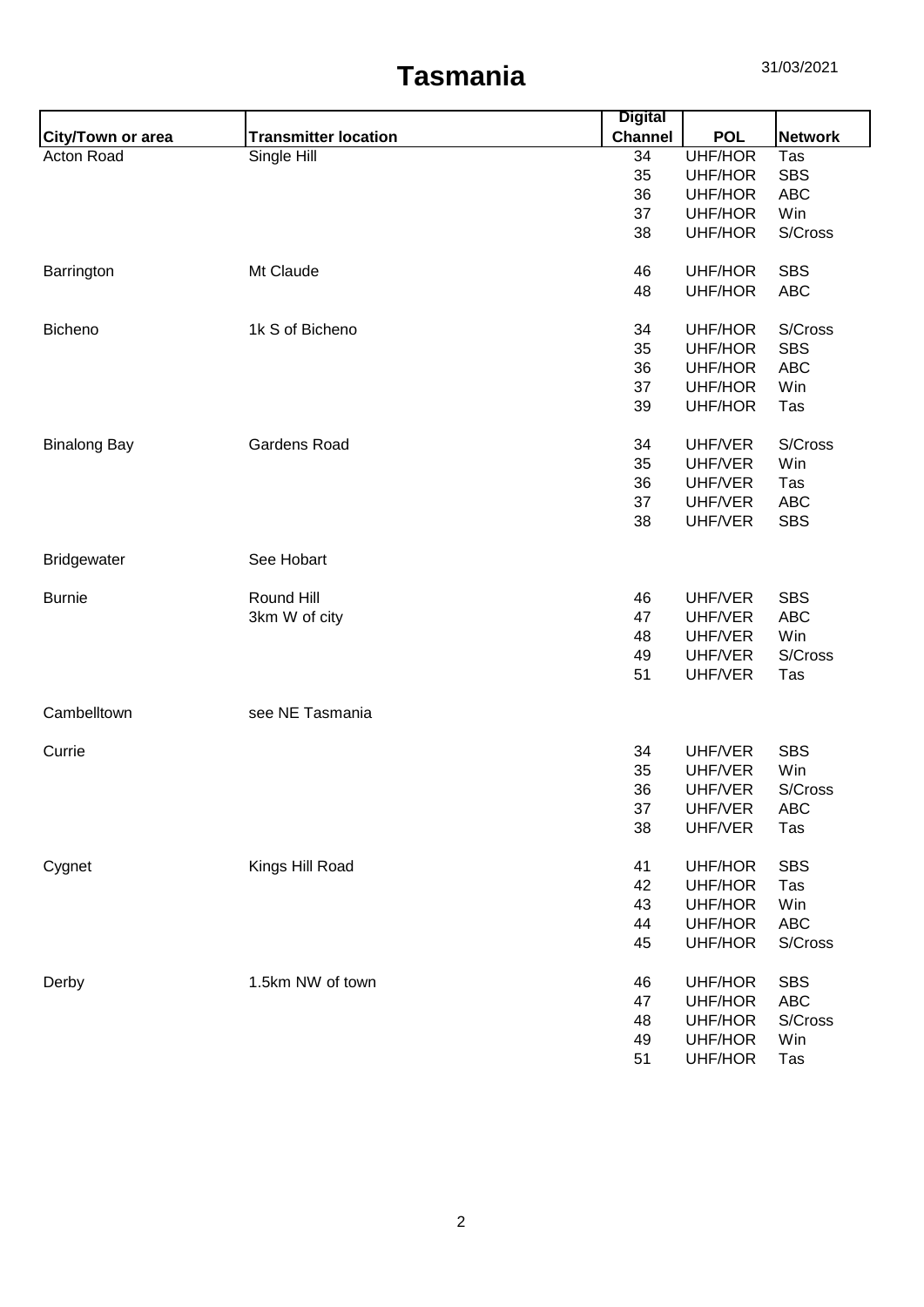|                              |                             | <b>Digital</b> |                                  |                   |
|------------------------------|-----------------------------|----------------|----------------------------------|-------------------|
| <b>City/Town or area</b>     | <b>Transmitter location</b> | <b>Channel</b> | <b>POL</b>                       | <b>Network</b>    |
| Dover                        | <b>Hill 174</b>             | 46             | <b>UHF/VER</b>                   | <b>SBS</b>        |
|                              |                             | 47             | UHF/VER                          | <b>ABC</b>        |
|                              |                             | 48             | UHF/VER                          | S/Cross           |
|                              |                             | 49             | UHF/VER                          | Win               |
|                              |                             | 50             | UHF/VER                          | Tas               |
| Dover Sth                    | RSL Club Chapman St         | 40             | UHF/VER                          | <b>SBS</b>        |
|                              |                             | 41             | UHF/VER                          | S/Cross           |
|                              |                             | 42             | UHF/VER                          | Win               |
|                              |                             | 43             | UHF/VER                          | <b>ABC</b>        |
|                              |                             | 44             | UHF/VER                          | Tas               |
| Eaglehawk Neck               | See Hobart                  |                |                                  |                   |
| East Devonport               | <b>Kelcey Tier</b>          | 34             | UHF/HOR                          | S/Cross           |
|                              |                             | 35             | UHF/HOR                          | <b>ABC</b>        |
|                              |                             | 36             | <b>UHF/HOR</b>                   | Tas               |
|                              |                             | 37             | UHF/HOR                          | Win               |
|                              |                             | 39             | UHF/HOR                          | <b>SBS</b>        |
| Forth                        | <b>BRADDONS LOOKOUT</b>     | 41             | UHF/VER                          | <b>ABC</b>        |
|                              |                             | 42             | UHF/VER                          | Win               |
|                              |                             | 43             | UHF/VER                          | Tas               |
|                              |                             | 44             | UHF/VER                          | <b>SBS</b>        |
|                              |                             | 45             | UHF/VER                          | S/Cross           |
| Geeveston                    | Doodys Hill                 | 34             | UHF/DUAL                         | <b>SBS</b>        |
|                              |                             | 35             | UHF/DUAL                         | <b>ABC</b>        |
|                              |                             | 36             | UHF/DUAL                         | S/Cross           |
|                              |                             | 37             | UHF/DUAL                         | Win               |
|                              |                             | 39             | UHF/DUAL                         | Tas               |
| Gladstone                    | 500m SE                     | 47             | UHF/VER                          | <b>ABC</b>        |
| <b>Goshen/Goulds Country</b> | <b>SWEETS HILL</b>          | 35             | UHF/HOR                          | <b>ABC</b>        |
| Georgetown                   | see NE Tasmania             |                |                                  |                   |
| Hillwood                     | Miller court                | 46             | <b>UHF/HOR</b>                   | <b>SBS</b>        |
|                              |                             | 47             | <b>UHF/HOR</b>                   | <b>ABC</b>        |
|                              |                             | 48             | <b>UHF/HOR</b>                   | S/Cross           |
|                              |                             | 49             | UHF/HOR                          | Win               |
|                              |                             | 51             | <b>UHF/HOR</b>                   | Tas               |
|                              |                             |                |                                  |                   |
| Hobart                       | Mt Wellington               | 6              | <b>VHF/HOR</b>                   | <b>SBS</b>        |
|                              |                             | 7              | <b>VHF/HOR</b><br><b>VHF/HOR</b> | Win<br><b>ABC</b> |
|                              |                             | 8<br>10        | <b>VHF/HOR</b>                   | S/Cross           |
|                              |                             | 11             | <b>VHF/HOR</b>                   |                   |
|                              |                             |                |                                  | Tas               |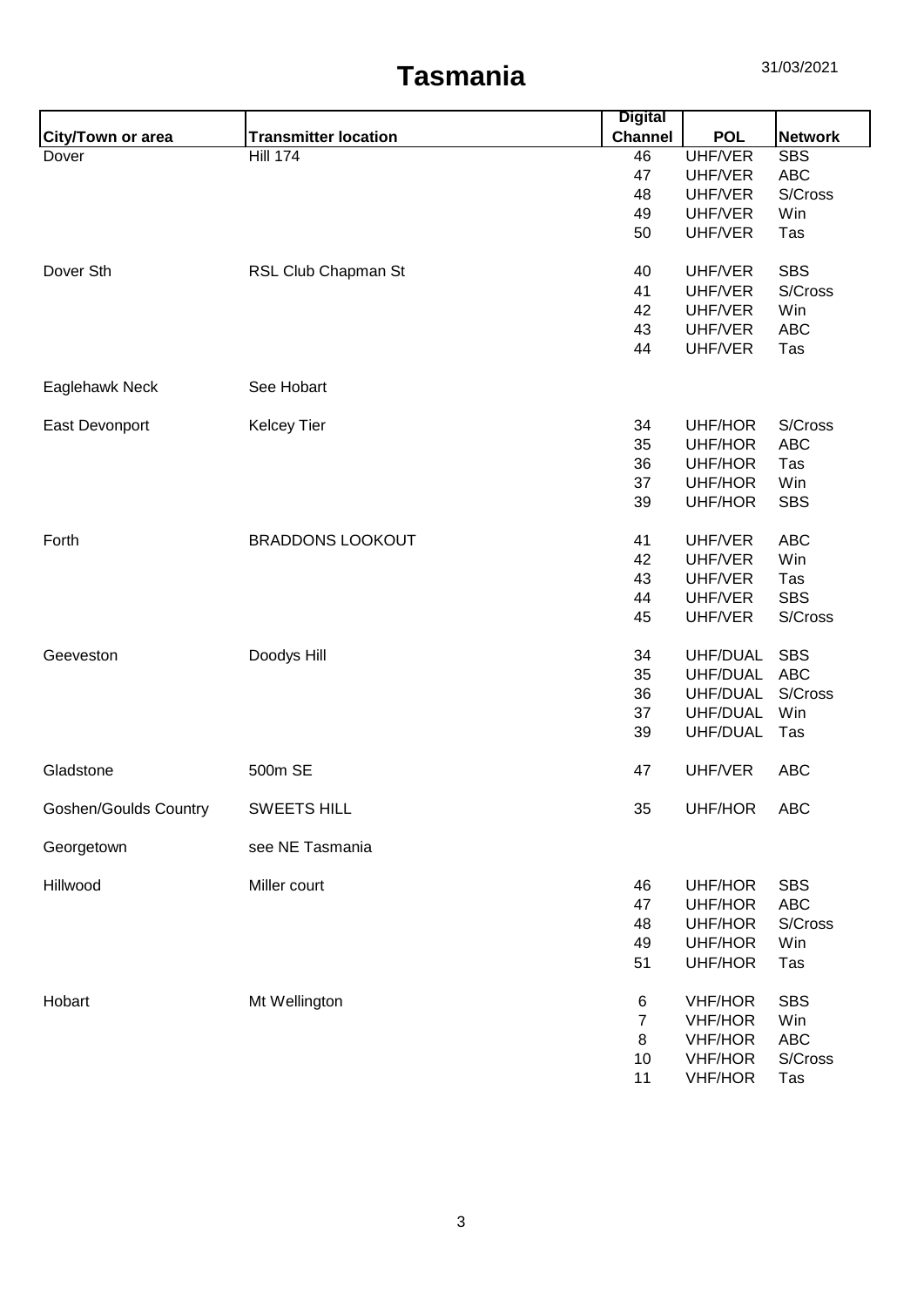|                          |                             | <b>Digital</b> |                |                |
|--------------------------|-----------------------------|----------------|----------------|----------------|
| <b>City/Town or area</b> | <b>Transmitter location</b> | <b>Channel</b> | <b>POL</b>     | <b>Network</b> |
| <b>Hobart NE Suburbs</b> | Government Hill Risdon      | 46             | <b>UHF/HOR</b> | <b>SBS</b>     |
|                          |                             | 47             | UHF/HOR        | <b>ABC</b>     |
|                          |                             | 48             | UHF/HOR        | S/Cross        |
|                          |                             | 49             | <b>UHF/HOR</b> | Win            |
|                          |                             | 51             | UHF/HOR        | Tas            |
| King Island              | Gentle Annie                | 47             | <b>UHF/HOR</b> | <b>ABC</b>     |
|                          |                             | 48             | UHF/HOR        | S/Cross        |
|                          |                             | 49             | UHF/HOR        | Win            |
|                          |                             | 50             | UHF/HOR        | Tas            |
|                          |                             | 51             | UHF/HOR        | <b>SBS</b>     |
| Launceston               | South Launceston            | 34             | UHF/HOR        | <b>SBS</b>     |
| Also see NE Tasmania     | Juliana St                  | 35             | UHF/HOR        | <b>ABC</b>     |
|                          |                             | 36             | UHF/HOR        | S/Cross        |
|                          |                             | 37             | UHF/HOR        | Win            |
|                          |                             | 39             | UHF/HOR        | Tas            |
| Lileah                   | 2.5km E of town             | $\overline{7}$ | VHF/VER        | S/Cross        |
|                          |                             | 8              | VHF/VER        | <b>ABC</b>     |
|                          |                             | 10             | VHF/VER        | Win            |
|                          |                             | 11             | VHF/VER        | <b>SBS</b>     |
|                          |                             | 12             | <b>VHF/VER</b> | Tas            |
| Lilydale                 | <b>Browns Hill</b>          | 46             | UHF/VER        | <b>SBS</b>     |
|                          |                             | 47             | UHF/VER        | <b>ABC</b>     |
| Maydena                  | Abcotts Lookout             | 41             | UHF/HOR        | Win            |
|                          | 3km E of town               | 42             | UHF/HOR        | <b>ABC</b>     |
|                          |                             | 43             | UHF/HOR        | <b>SBS</b>     |
|                          |                             | 44             | <b>UHF/HOR</b> | Tas            |
|                          |                             | 45             | UHF/HOR        | S/Cross        |
| Meander                  | Gardeners Ridge             | 47             | UHF/VER        | <b>SBS</b>     |
|                          |                             | 48             | UHF/VER        | <b>ABC</b>     |
| Montumana                | <b>Sisters Hill</b>         | 47             | UHF/VER        | <b>ABC</b>     |
| NE Tasmania              | Mt Barrow                   | 41             | UHF/HOR        | <b>ABC</b>     |
|                          | 25kmENE of city             | 42             | UHF/HOR        | Win            |
|                          |                             | 43             | UHF/HOR        | Tas            |
|                          |                             | 44             | UHF/HOR        | <b>SBS</b>     |
|                          |                             | 45             | UHF/HOR        | S/Cross        |
| Neika/Leslie Vale        | <b>Fire Service</b>         | 46             | UHF/HOR        | S/Cross        |
|                          |                             | 47             | UHF/HOR        | Win            |
|                          |                             | 48             | UHF/HOR        | Tas            |
|                          |                             | 49             | UHF/HOR        | <b>ABC</b>     |
|                          |                             | 50             | UHF/HOR        | <b>SBS</b>     |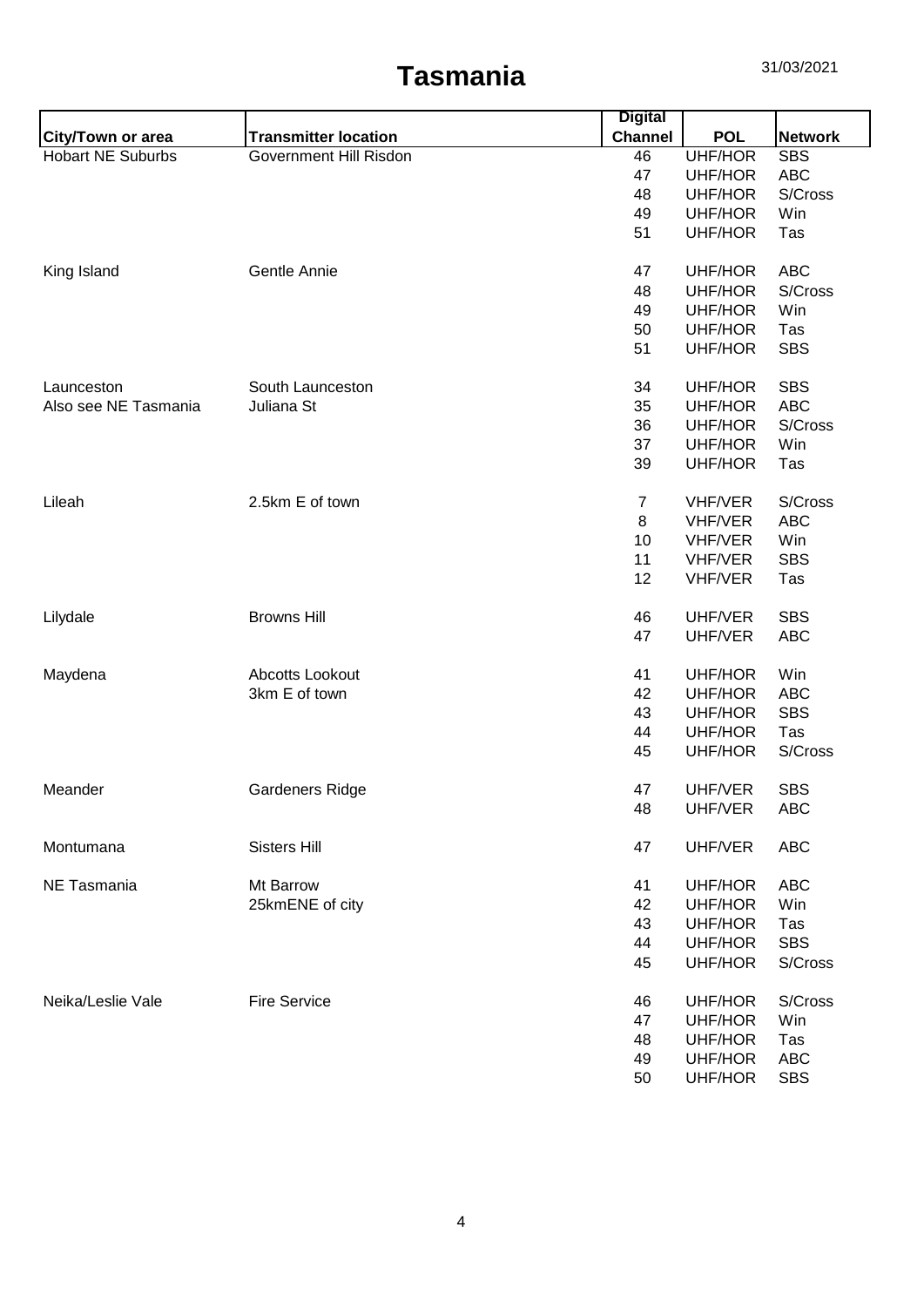|                   |                                 | <b>Digital</b> |                  |                |
|-------------------|---------------------------------|----------------|------------------|----------------|
| City/Town or area | <b>Transmitter location</b>     | <b>Channel</b> | <b>POL</b>       | <b>Network</b> |
| New Norfolk       | Shepherds Hill                  | 34             | <b>UHF/HOR</b>   | <b>SBS</b>     |
|                   |                                 | 35             | UHF/HOR          | <b>ABC</b>     |
|                   |                                 | 36             | UHF/HOR          | S/Cross        |
|                   |                                 | 37             | UHF/HOR          | Win            |
|                   |                                 | 39             | UHF/HOR          | Tas            |
| Orford            | Moreys Hill                     | 40             | UHF/VER          | <b>SBS</b>     |
|                   |                                 | 41             | UHF/VER          | <b>ABC</b>     |
|                   |                                 | 42             | UHF/VER          | S/Cross        |
|                   |                                 | 43             | UHF/VER          | Win            |
|                   |                                 | 44             | UHF/VER          | Tas            |
| Penguin           | 2km E of town                   | 34             | UHF/VER          | S/Cross        |
|                   | <b>Mission Hill</b>             | 35             | UHF/VER          | <b>ABC</b>     |
|                   |                                 | 36             | UHF/VER          | Tas            |
|                   |                                 | 37             | UHF/VER          | Win            |
|                   |                                 | 39             | UHF/VER          | <b>SBS</b>     |
| Port Arthur       | See Hobart                      |                |                  |                |
| Port Sorell       | <b>Gumbowie Drive</b>           | 28             | UHF/VER          | <b>ABC</b>     |
| Queenstown        | Mt Owen                         | 46             | UHF/DUAL SBS     |                |
|                   |                                 | 47             | UHF/DUAL ABC     |                |
|                   |                                 | 48             | UHF/DUAL S/Cross |                |
|                   |                                 | 49             | UHF/DUAL Win     |                |
|                   |                                 | 50             | UHF/DUAL Tas     |                |
| Richmond          | See Hobart                      |                |                  |                |
| Ringarooma        | 20km N of town                  | 29             | UHF/HOR ABC      |                |
|                   | <b>MT HORROR</b>                |                |                  |                |
| Rosebery          | Mt Read 7km S of town           | 28             | UHF/HOR SBS      |                |
|                   |                                 | 29             | UHF/HOR          | Win            |
|                   |                                 | 30             | UHF/HOR          | Tas            |
|                   |                                 | 31             | UHF/HOR S/Cross  |                |
|                   |                                 | 32             | UHF/HOR ABC      |                |
| Savage River      | Mt Cleveland<br>15km NE of town | 47             | UHF/VER          | <b>ABC</b>     |
| Smithton          | <b>Tier Hill</b>                | 34             | UHF/VER          | S/Cross        |
|                   | 1km ESE of town                 | 35             | UHF/VER          | <b>ABC</b>     |
|                   |                                 | 36             | UHF/VER          | Tas            |
|                   |                                 | 37             | UHF/VER          | <b>SBS</b>     |
|                   |                                 | 39             | UHF/VER          | Win            |
| St Hellens        | 2km E of town                   | 28             | UHF/VER          | <b>SBS</b>     |
|                   |                                 | 29             | UHF/VER          | <b>ABC</b>     |
|                   |                                 | 30             | UHF/VER          | S/Cross        |
|                   |                                 | 31             | UHF/VER          | Win            |
|                   |                                 | 32             | UHF/VER          | Tas            |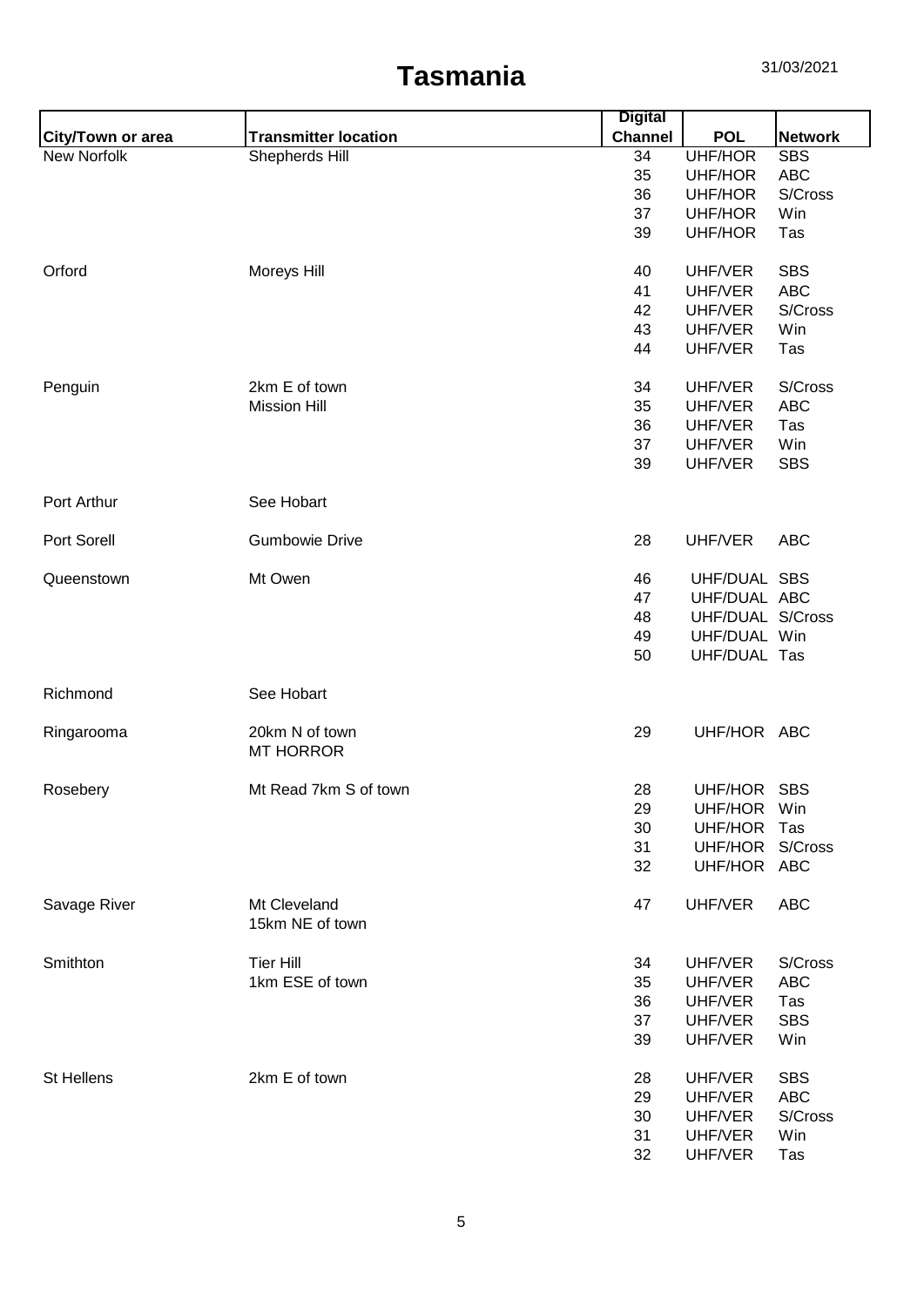|                   |                             | <b>Digital</b> |                |                |
|-------------------|-----------------------------|----------------|----------------|----------------|
| City/Town or area | <b>Transmitter location</b> | <b>Channel</b> | <b>POL</b>     | <b>Network</b> |
| St Marys          | Sth Sister                  | 47             | UHF/VER        | <b>ABC</b>     |
|                   |                             | 48             | UHF/VER        | S/Cross        |
|                   |                             | 49             | UHF/VER        | Win            |
|                   |                             | 50             | UHF/VER        | Tas            |
|                   |                             | 51             | UHF/VER        | <b>SBS</b>     |
| Strahan           | 1km SW of town              | 40             | UHF/HOR        | <b>SBS</b>     |
|                   |                             | 41             | UHF/HOR        | <b>ABC</b>     |
|                   |                             | 42             | UHF/HOR        | S/Cross        |
|                   |                             | 43             | UHF/HOR        | Win            |
|                   |                             | 44             | UHF/HOR        | Tas            |
| Swansea           | Reservoir Noyes St          | 46             | UHF/VER        | <b>SBS</b>     |
|                   |                             | 48             | UHF/VER        | S/Cross        |
|                   |                             | 49             | UHF/VER        | Win            |
|                   |                             | 50             | UHF/VER        | Tas            |
|                   |                             | 58             | UHF/VER        | <b>ABC</b>     |
| Taroona           | 6km ENE of town             | 40             | UHF/VER        | S/Cross        |
|                   |                             | 41             | UHF/VER        | Tas            |
|                   | Opossum Bay                 | 42             | UHF/VER        | <b>SBS</b>     |
|                   |                             | 43             | UHF/VER        | Win            |
|                   |                             | 45             | UHF/VER        | <b>ABC</b>     |
| Ulverstone        | Heazlewood Hill             | 34             | UHF/HOR        | S/Cross        |
|                   | 1km SE of town              | 35             | UHF/HOR        | <b>ABC</b>     |
|                   |                             | 36             | UHF/HOR        | Tas            |
|                   |                             | 37             | UHF/HOR        | Win            |
|                   |                             | 39             | UHF/HOR        | <b>SBS</b>     |
| Waratah           | <b>Companion Hill</b>       | 34             | UHF/HOR        | S/Cross        |
|                   | 21km NE of town             | 35             | UHF/HOR        | <b>ABC</b>     |
|                   |                             | 36             | UHF/HOR        | Win            |
|                   |                             | 37             | <b>UHF/HOR</b> | Tas            |
|                   |                             | 39             | UHF/HOR        | <b>SBS</b>     |
| Westbury          | see NE Tasmania             |                |                |                |
| Wynyard           | <b>Table Cape</b>           | 28             | UHF/VER        | <b>ABC</b>     |
|                   | 3km E of town               | 29             | UHF/VER        | <b>SBS</b>     |
|                   |                             | 30             | UHF/VER        | S/Cross        |
|                   |                             | 32             | UHF/VER        | Tas            |
|                   |                             | 33             | UHF/VER        | Win            |
| Zeehan            | See Queenstown              |                |                |                |